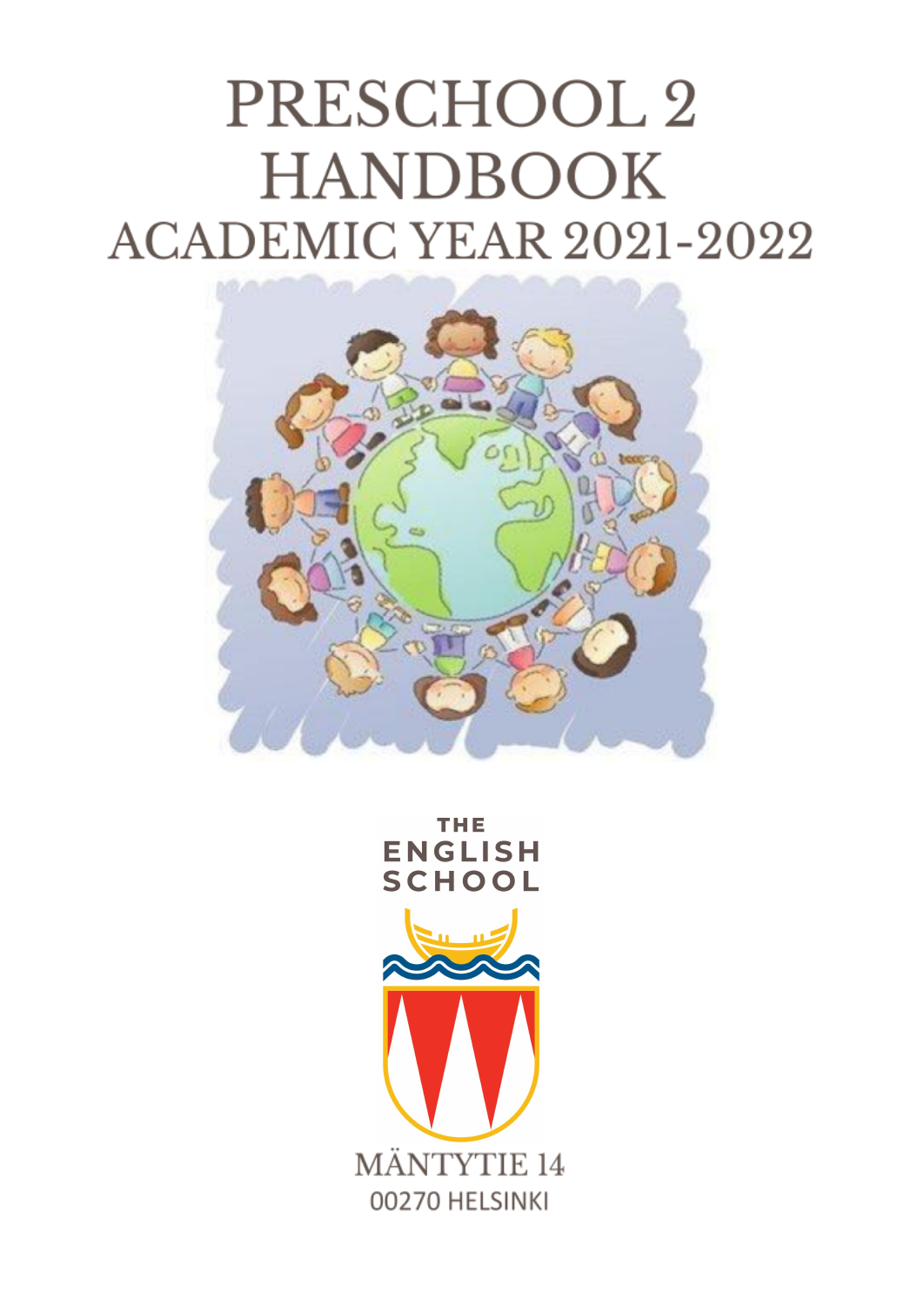# **1. STAFF & ADMINISTRATION**

## **Teachers**

Scott Paton scott.paton@engs.fi 0503371771

Jordon Williams jordon.williams@engs.fi 0458916316

## **Director**

Petri Vuorinen petri.vuorinen@engs.fi 010 321 7920

## **Principals**

Kaarina Winter kaarina.winter@engs.fi 0400 360 715

## **Administrative Director**

Minna Akkanen minna.akkanen@engs.fi 050 303 0031

#### **Secretaries**

Maija Akkanen english.school@engs.fi 010 321 7920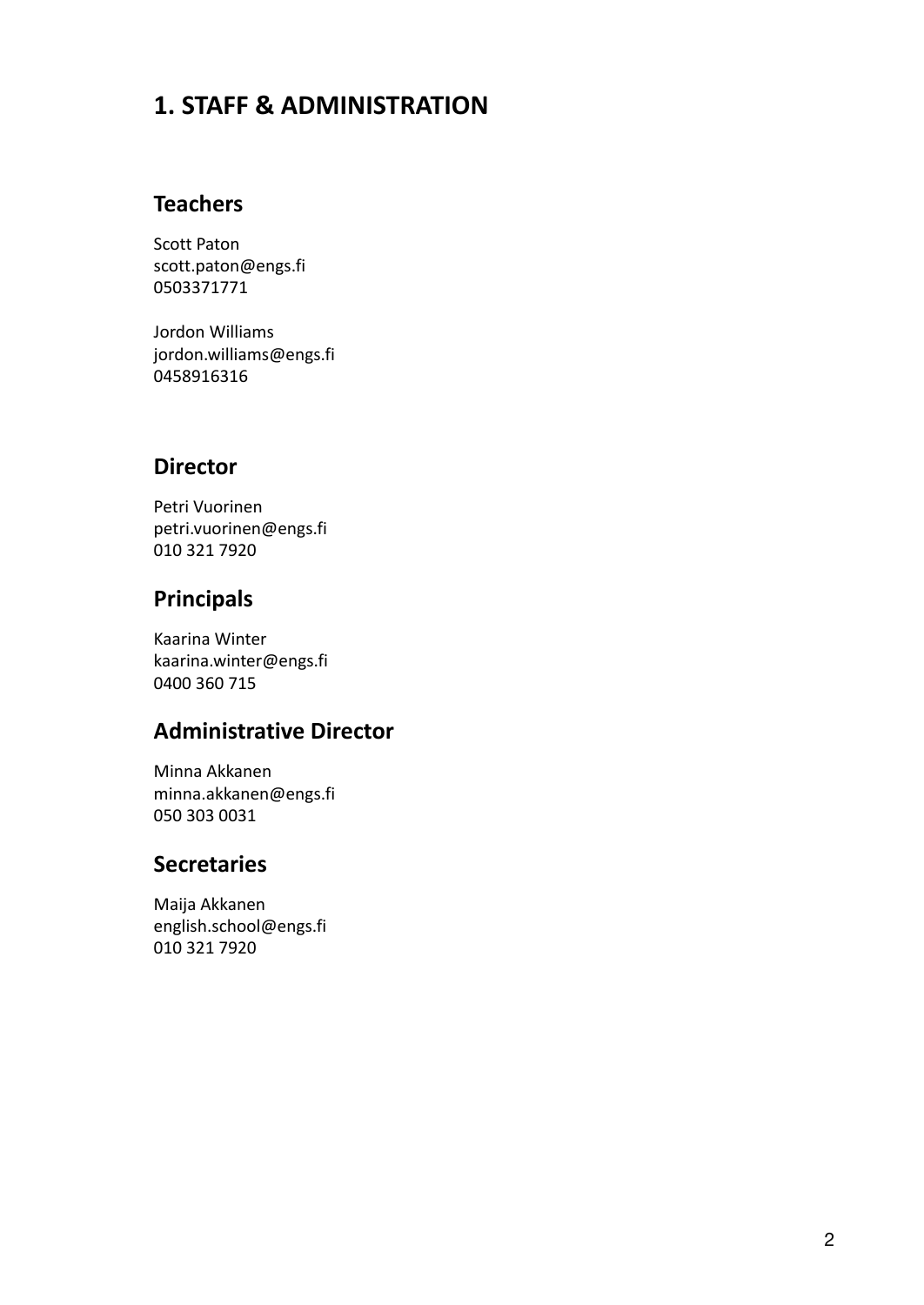# **2. INTRODUCTION TO THE ENGLISH SCHOOL**

## **2.1 Our Vision**

The English School provides an excellent learning environment rich with opportunity and innovation. We inspire a passion for learning and compassion for the world.

## **2.2 Our Values**

At the English School we embrace the following values in our everyday work:

Integrity - We want to do the right thing. We respect others, ourselves and the environment. Our honesty and moral principles are manifested in our behavior. We use our knowledge and understanding wisely.

**Compassion** - We understand others and care for them. We are kind and willing to help. We accept and respect diversity**.**

**Excellence** - We strive to achieve the best we can in all we do. We aim for excellence through intellectual curiosity and creativity. We want to fulfil our potential across academic, social and personal areas.

## **2.3 Our Mission**

The English School is a pioneer in bilingual education providing education from preschool to high school. We are a close-knit community of students, teachers and families. At the heart of our work is mutual respect and joy of learning. We strive for excellence and foster a passion for learning and compassion for the world. Our students become open, respectful and responsible global citizens, ready for the world. Our work is based on respecting our school's tradition of Christian values.

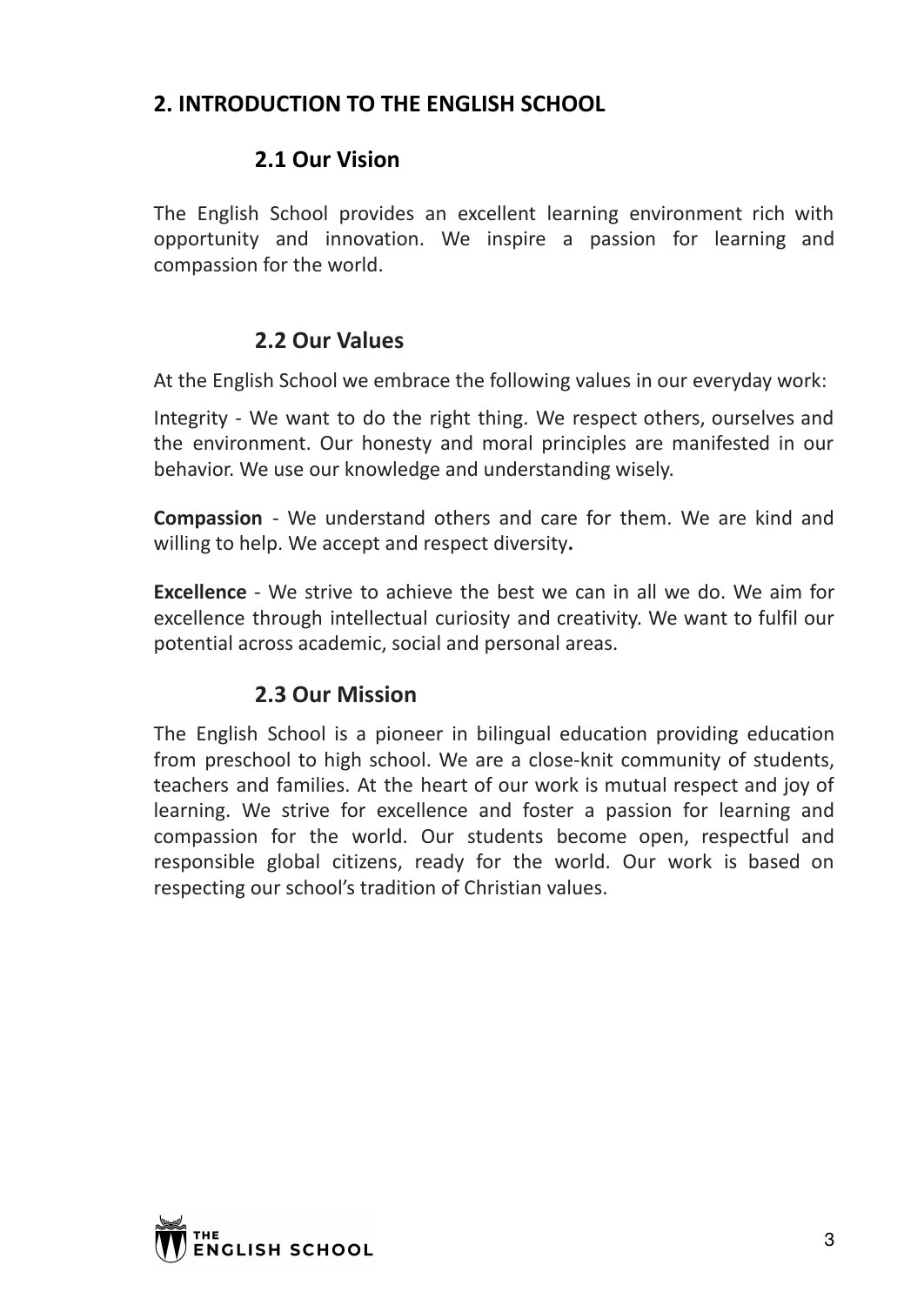# **3. PRACTICAL MATTERS**

## **3.1 Punctuality**

The children are expected to arrive at  $-$  and be picked up from  $-$  school on time. The preschool day begins sharply at 8.00 in the morning. This year we are starting with dropping off in the morning at the park called Rantapuisto. Please text your child's teacher if you are going to be late. If we change to having drop off at school and you are late, please call your child's teacher when you arrive at school and wait at the Mäntytie door and someone will fetch your child inside. If you are late when picking up your child, please call us.

## **3.2 Slippers**

The children are required to wear slippers in school as the floors are slippery and quite cold in the winter. The slippers also protect the children's feet at lunch time and are necessary in the event of needing to go outside suddenly. Due to COVID-19 precautions, slippers will travel to and from school every day in your child's backpack. If that changes, we will again store them in boxes dedicated for each class.

## **3.3 Backpacks**

The backpacks are important not just for slippers. The children also need to keep their dictionaries in them, rain gear, spare clothes and any informational letters for you parents.

## **3.4 Rain Gear**

We do not have enough space for storing rain gear at school. We will stay indoors only if it storms. Please make sure your child is dressed appropriately for the weather when you drop your child at Rantapuisto.

# **3.5 Friends of The English School**

The Friends of the English School is an organisation that plays an important role in the school community. Not the least of their responsibilities is to raise money for the school. Parents of Preschool 2 children are kindly asked to assist in this effort. While this is welcome at any time, we specifically ask that you get involved in the selling of the Vappu balloons in April. More details to follow.

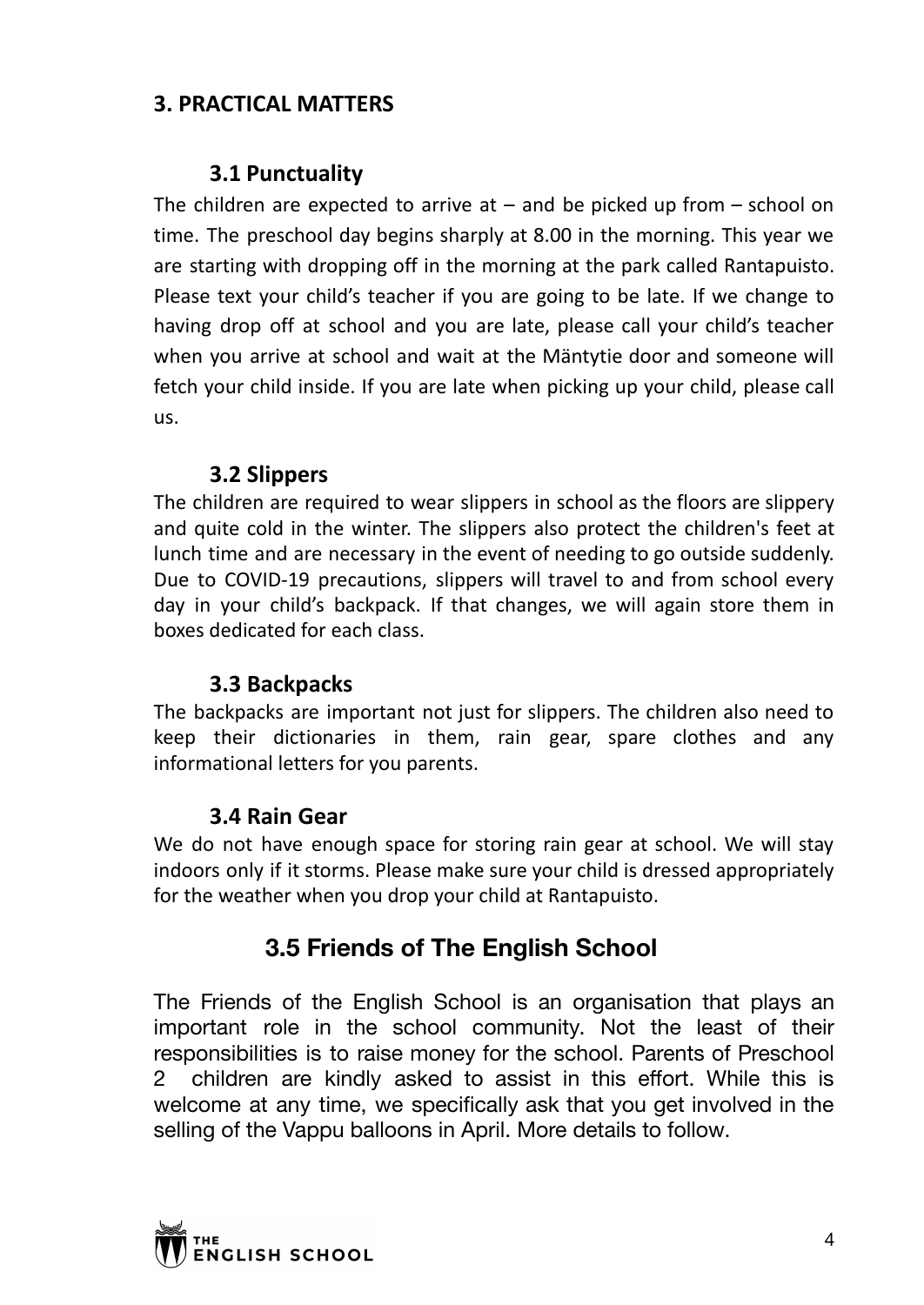## **4. CALENDAR FOR ACADEMIC YEAR 2021-2022**

*While we have taken care to be accurate with our scheduling, the dates are subject to change. In the event of this, we will inform you as soon as possible.*

#### **August 2021**

| Thursday 13 August      | First Day of School                     |  |
|-------------------------|-----------------------------------------|--|
| September               |                                         |  |
| Thursday 8 September    | Parents' Evening (17:00-18:00)          |  |
|                         |                                         |  |
| <b>October</b>          |                                         |  |
| Monday $18$ – Friday 22 | Autumn Holiday                          |  |
| Friday 29 October       | <b>Halloween Party</b>                  |  |
|                         |                                         |  |
| <b>December</b>         |                                         |  |
| Friday 3 December       | Independence Day Celebration            |  |
|                         | (formal clothing)                       |  |
| TBD                     | Christmas Concert (hopefully in person) |  |
|                         |                                         |  |

Tuesday 21 December – Wed 10 January Christmas Holiday

## **January 2021**

Monday 10 January Spring Semester Begins

## **First Grade testing (12 January)**

#### **February**

Monday 14 February **Valentine's Day Party**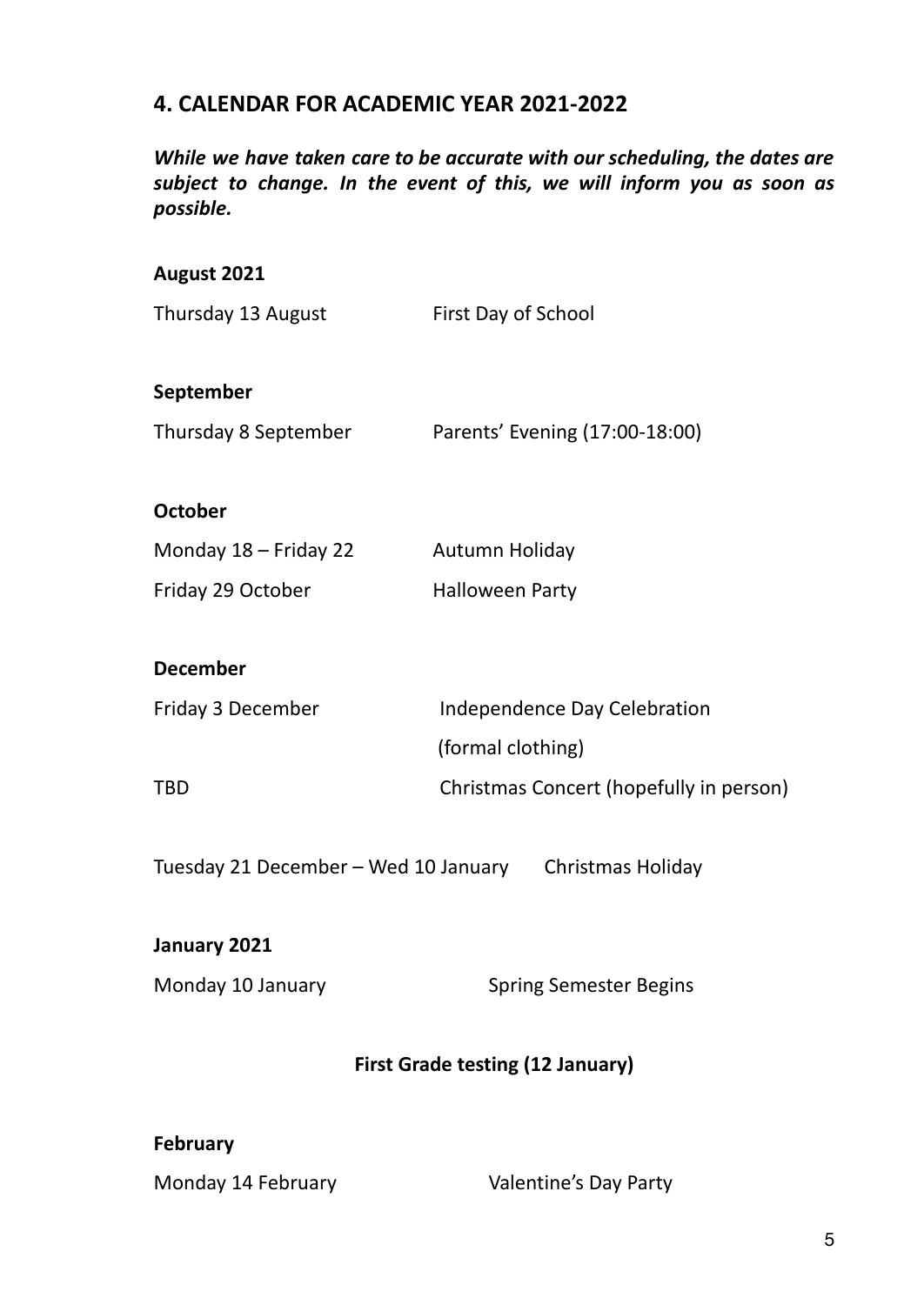| Monday 21 - Friday 25 February | Ski Holiday |
|--------------------------------|-------------|
|--------------------------------|-------------|

#### **March**

Monday 21- Friday 25 March Multidisciplinary Week

TBD Parent-teacher spring conferences (possibly online)

## **April**

| Thursday 14 April           | <b>Easter Party</b> |
|-----------------------------|---------------------|
| Friday 15 - Monday 18 April | Easter Holiday      |
| Friday 29 April             | May Day Party       |

TBD Preschool 2 visits First Grade

#### **May**

TBD Spring Concert & Preschool

Friday 3 June Last day of Preschool

Possible trip to Korkeasaari Zoo (COVID permitting)

permitting)

Graduation (8:30-10:00 COVID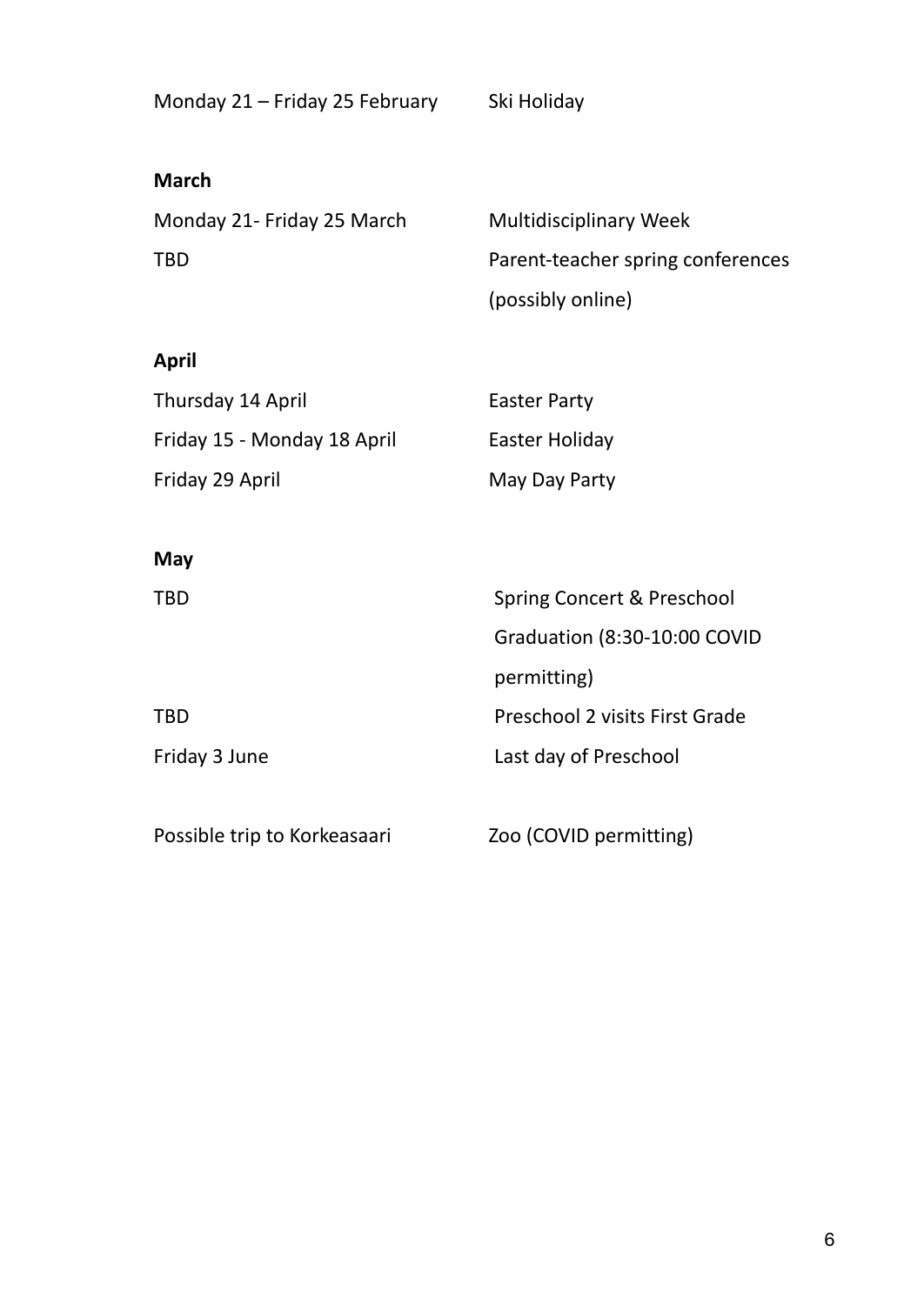# **5. PEDAGOGICAL & EDUCATIONAL OBJECTIVES**

As stated in the national preschool curriculum, early childhood education and preschool learning as a part of it form a solid educational foundation upon which later learning will build.

Preschool 2 learning combines elements and methods used in Preschool 1 and on the other hand those used in the elementary program. This way Preschool 2 program forms a link between early childhood education and elementary school and creates a logical educational continuum. In regard to the content areas and main objectives, Preschool 2 corresponds to the Finnish preschool year (*esiopetus*.)

Specific objectives in Preschool 2 include the following:

1. Promote the child's personal growth in becoming an ethically responsible individual.

2. Promote the child's holistic development, learning abilities and possibilities.

3. Support and monitor the child's physical, psychological, cognitive, emotional and social development and prevent potential difficulties.

4. Reinforce the development of a healthy self-esteem by offering positive learning experiences and possibilities for interaction with others.

5. Encourage the child to learn and adopt new skills and abilities through which an understanding of the world and different fields of science will increase.

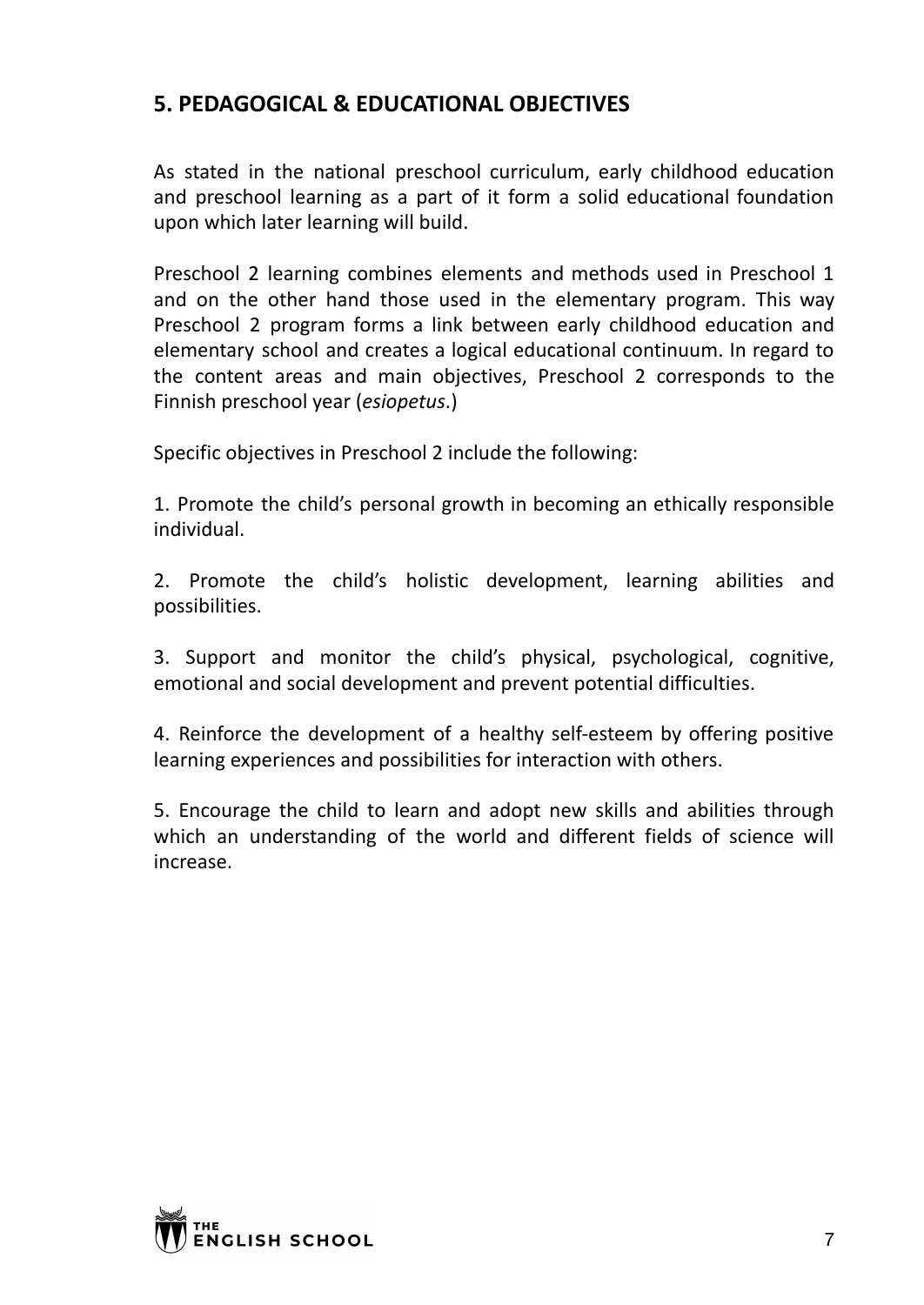# **6. CURRICULUM & CONTENT AREAS**

## **6.1 Language, Literacy and Communication**

In Preschool 2 the children will further develop their English vocabulary, sentence formulation, reading comprehension and oral expression. The children will also learn basic grammatical structures and rules to make speaking more fluent and natural.

The children will further develop their pre-reading skills and phonetic awareness through the use of various games, flashcards, easy-reading books, pocket chart activities and dictionaries.

The children will be exposed to a variety of books, stories, novels, poems, rhymes and songs that will contribute to their English development.

The children will be exposed to various types of literature: fantasy, science, myth, history, drama and folktale.

The children will improve their letter and letter-sound recognition through various activities. They will also learn how to make letters out of different materials.

The children will further improve their oral expression skills through show & tell, and conversation groups.

# **6.2 Mathematics**

The children use mathematical reasoning and observe various mathematical phenomena in their everyday life and within natural contexts.

The children will learn how to examine, classify, compare and measure objects found in nature as well as in the classroom.

The children will learn how to classify objects by color, shape, size, weight and volume. They will learn how to compare objects and note similarities and dissimilarities among them.

The children will work with numbers on a daily basis – counting, reciting the date, telling time – learn simple fractions and begin to understand how to read charts, graphs and tables.

The children will learn about patterns, sequences, mathematical symbols and basic addition and subtraction.

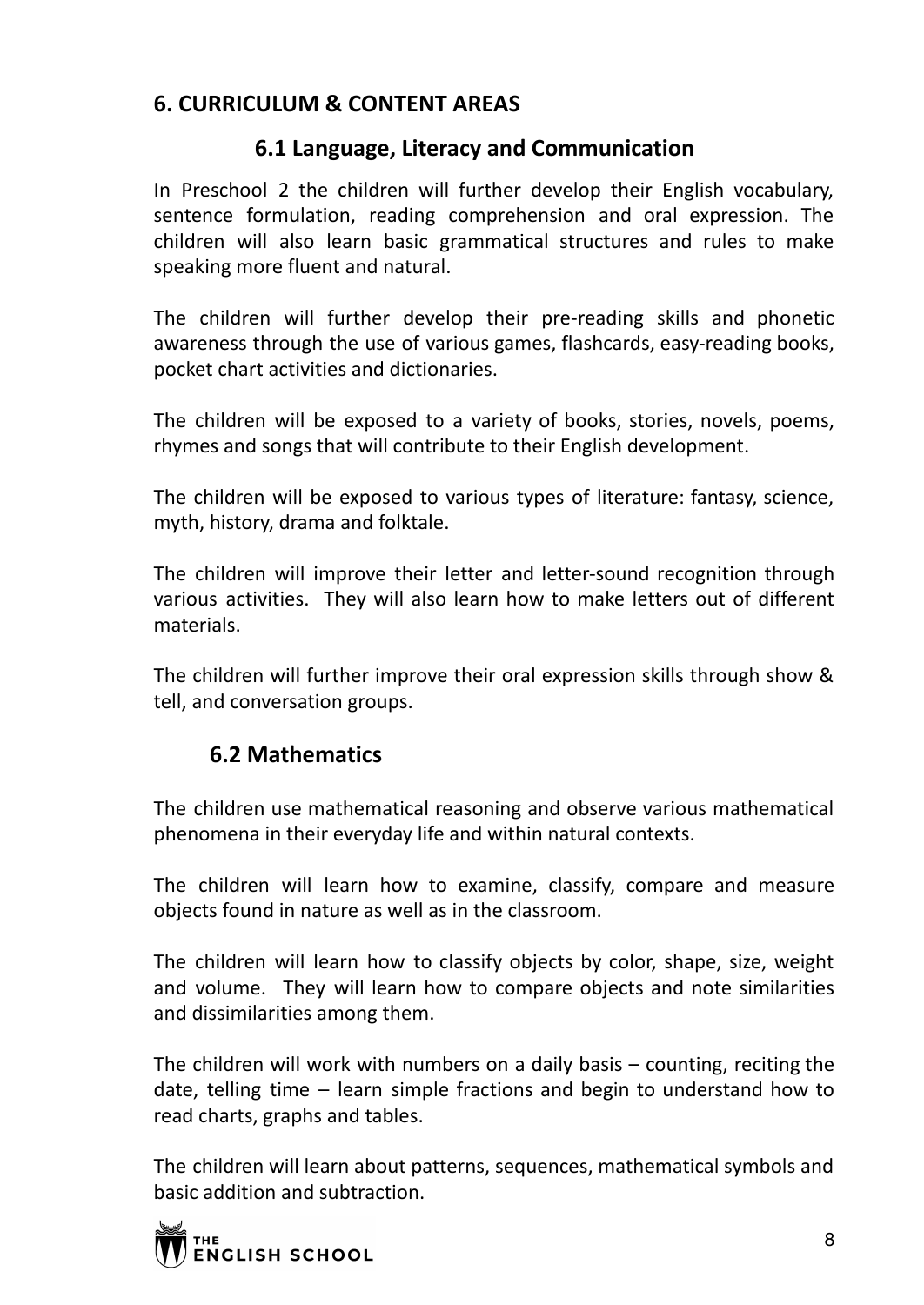The children will develop an understanding of time and how time can be measured in seconds, minutes, hours, days, weeks, months and years.

The children will begin to recognize and count money as well as observe the mathematical skills required to do so.

The children practise writing numbers using pencils, pens, markers and chalk. They make numbers out of yarn, molding clay and sticks.

## **6.3 Awareness of Ethics and Religion**

The children will develop an understanding of religion as a part of different cultures and societies.

The children are exposed to the names and characteristics of the main world religions.

The children will learn about some Christian holidays and hear stories that have a Christian message.

The children will understand that not all people share the same faith and that some people put less emphasis on religion in their life than others.

The children develop their sense of right and wrong and good and bad. They begin to define what these concepts mean in their own life.

The children learn how to respect individual differences and appreciate people with different ethnic and cultural backgrounds.

The children begin to recognize that people have different interests and beliefs and that what may be important to one person may be less important to another.

# **6.4 Environmental and Natural Science**

The children will learn to understand and appreciate both natural and man-made environments and enjoy the various elements of both.

The children will become aware of the impact of their own actions on the environment, learn to protect and preserve the natural environment, enjoy its diversity and explore and observe different natural phenomena.

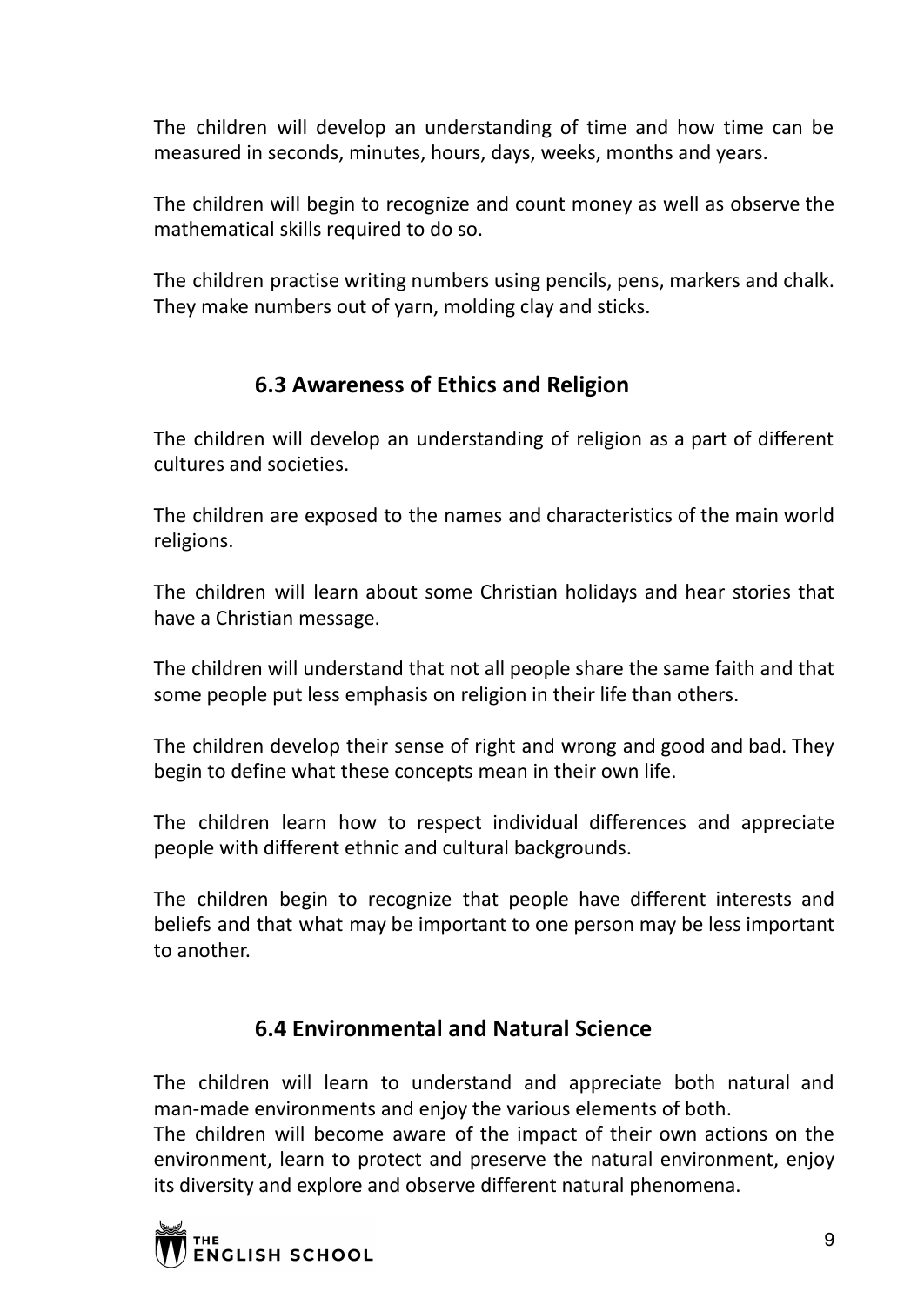The children will develop an understanding of the world and natural phenomena through their own observations, experiments and explorations.

The children will work in small groups to find out about natural phenomena, complete scientific experiments and learn various ways of comparing, classifying, organizing and measuring objects.

The children are encouraged to use all of their senses while making observations which will guide their thinking and ability to form concepts. The children will develop critical thinking skills and ways of presenting and testing hypotheses.

The children will learn about various themes, such as the seasons, plant and animal kingdoms, weather, growth cycles, five senses, earth and space, living aand nonliving organisms, states of matter, transportation, local environment, heat, light, energy, electricity, and historical and cultural events from around the world.

## **6.5 Physical and Motor Development**

The children will further develop control over their body in various ways such as jumping, running, climbing and crawling.

The children will become more confident in trying out different movements with their body.

The children will continue to use gym equipment such as balls, hula hoops, mats, trampolines, ropes, hoops, bars and benches.

The children will further practice various ways of using a ball such as throwing, catching, kicking, bouncing and rolling.

The children will develop a sense of rhythm through various dances and movements.

The children will continue to play various games both indoors and outdoors, focusing on playing by the rules, following instructions and celebrating the spirit of teamwork and fair play.

The children will enjoy skating and sledding in the winter. Throughout the year, the children will participate in swimming lessons.

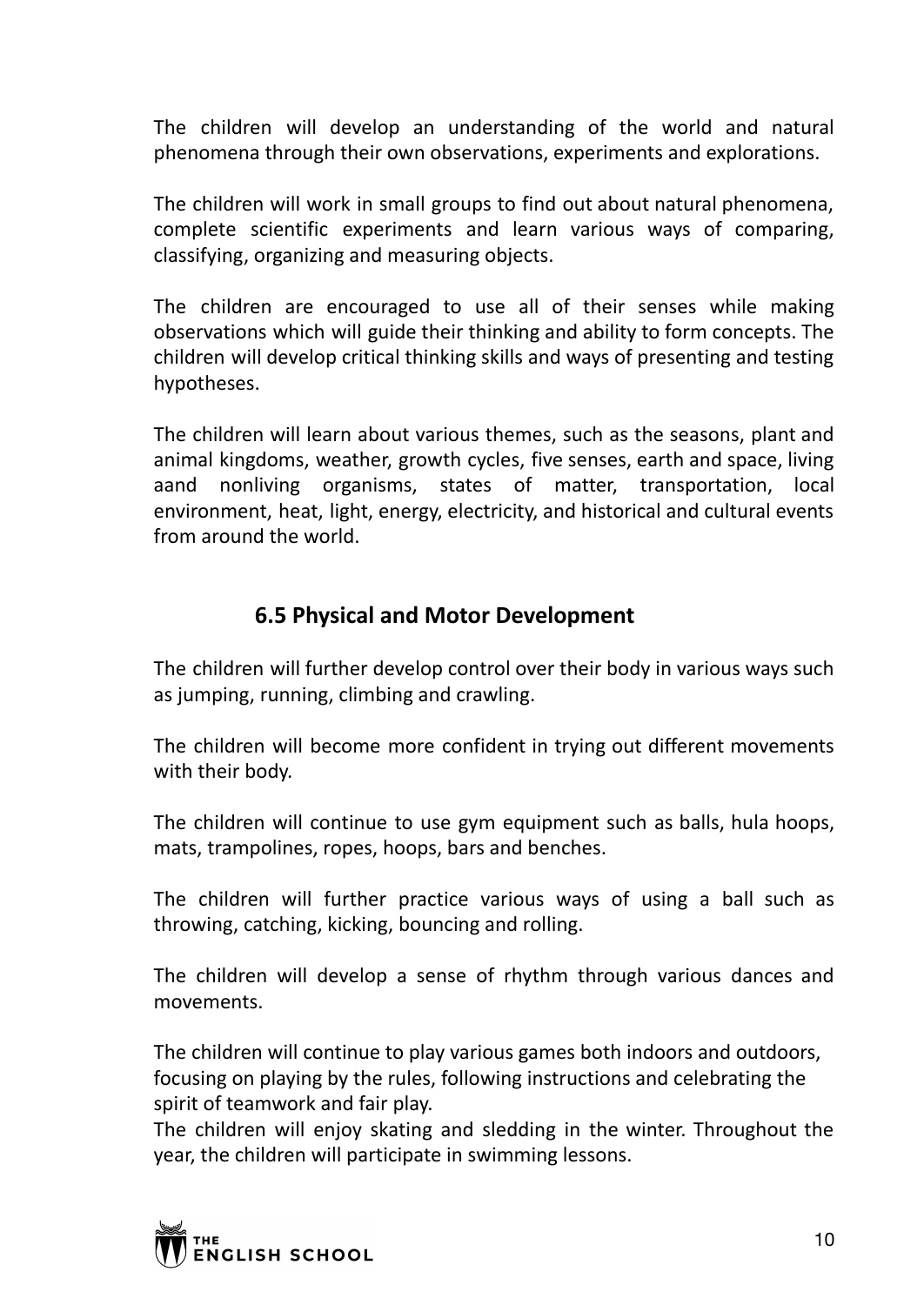The children will develop accuracy of their fine motor skills by working with beads, buttons, sticks, straws, clay, cubes and building blocks.

## **6.6 Personal and Social Development**

The children will further develop their self-confidence, take pride in their own accomplishments and enjoy their skills and abilities.

The children will be shown how to maintain a positive attitude toward learning and life in general, express appreciation for others and themselves, and treat others with kindness and respect.

The children will learn how to be responsible for the care and tidiness of their immediate environment.

The children will further improve their small and large group skills, social skills, independent working skills and concentration skills.

The children will learn how to manage tasks on their own, including getting dressed, cleaning up, completing worksheets, eating with a fork and knife, sharpening pencils and organizing classroom supplies.

The children will further develop their cooperation skills with their teachers and peers, their understanding of common rules and restrictions, and their ability to share.

The children will become more aware of their own strengths, weaknesses, abilities and skills.

The children will learn how to manage their sadness and disappointment and appreciate moments of joy and happiness in school and in life.

# **6.7 Health and Safety**

The children will learn about healthy nutrition, eating habits and types of food that are needed for growing and staying energetic and healthy.

The children will learn the importance of a regular daily routine, rest and sleep. They will begin to understand how this routine has an impact on one's overall well-being, concentration and learning capacity.

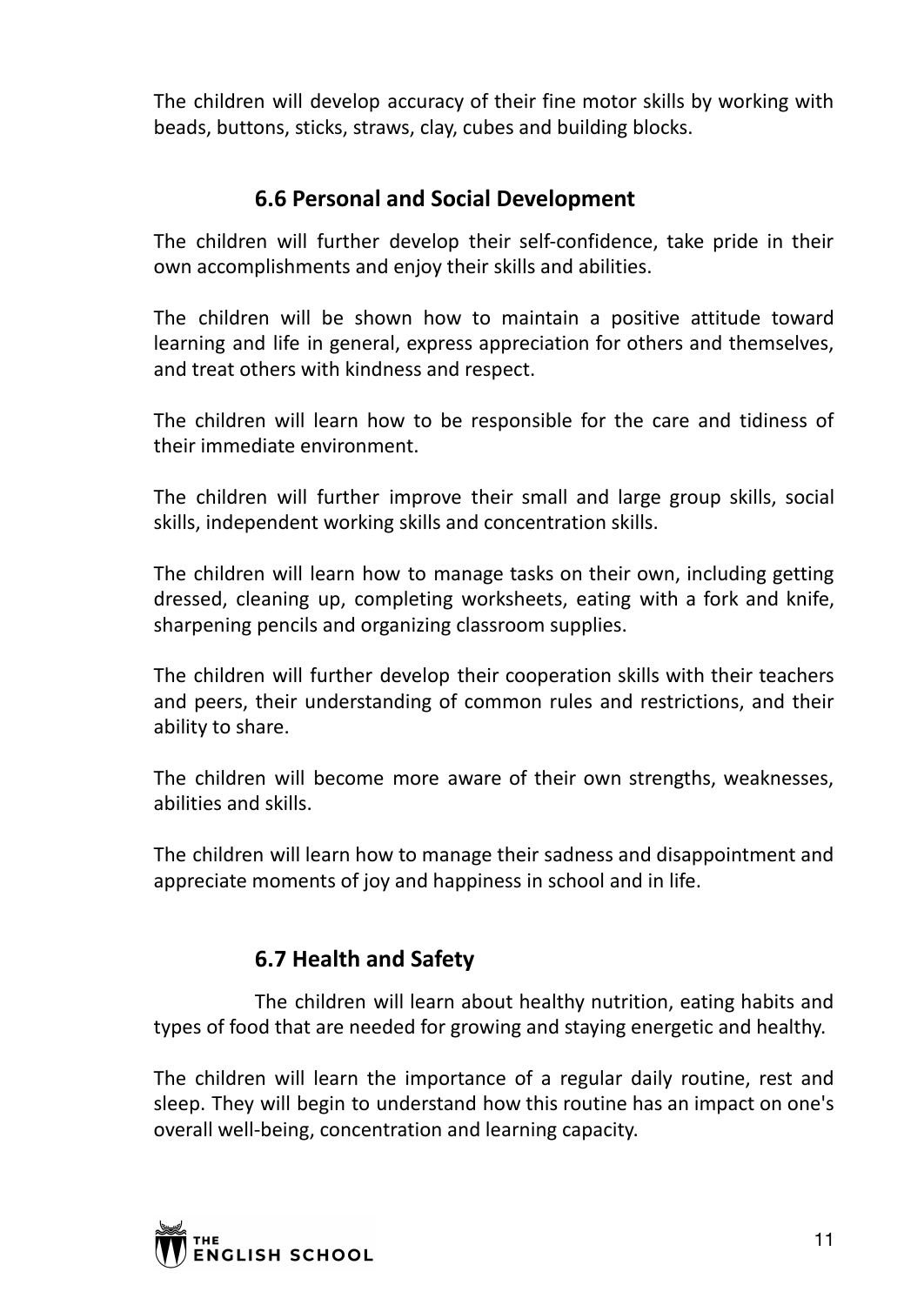The children are encouraged to run around and move during gym and outside play.

The children will learn how to play safely both inside and outside and become aware of risks that certain weather conditions may impose when moving outside.

The children will learn the proper way of dressing up when it is cold, wet, snowy, warm or windy.

The children will become familiar with the most common traffic signs and rules in order to move safely and properly in their local environment.

The children will learn about basic home appliances and electrical equipment and how they are operated safely.

# **6.8 Creative Development, Art and Culture**

Music and arts and crafts are an integral part of the children's emotional, artistic and cognitive development; and they contribute to the children's creativity, imagination and self-expression.

The children are instructed and encouraged to explore their surroundings and use their own experiences and ideas as inspiration when expressing themselves through art, music and movement.

The children will draw and paint pictures in addition to a variety of other artwork. They will use clay, papier-mâché, fabric and felt to get a feel for different materials and discover how they can be used.

The children will be exposed to various types of music and instruments and learn how to use their different body parts to create music and sounds.

The children are encouraged to use drama as a way of expressing and communicating their feelings and thoughts to others. Special emphasis is placed on varying the tone of voice, stressing certain words, and using gestures, facial expressions, posture and movement to communicate messages, feelings and thoughts.

The children will be exposed to various types of media such as magazines, newspapers, television and the Internet, and become aware of the different sources of information in the world.

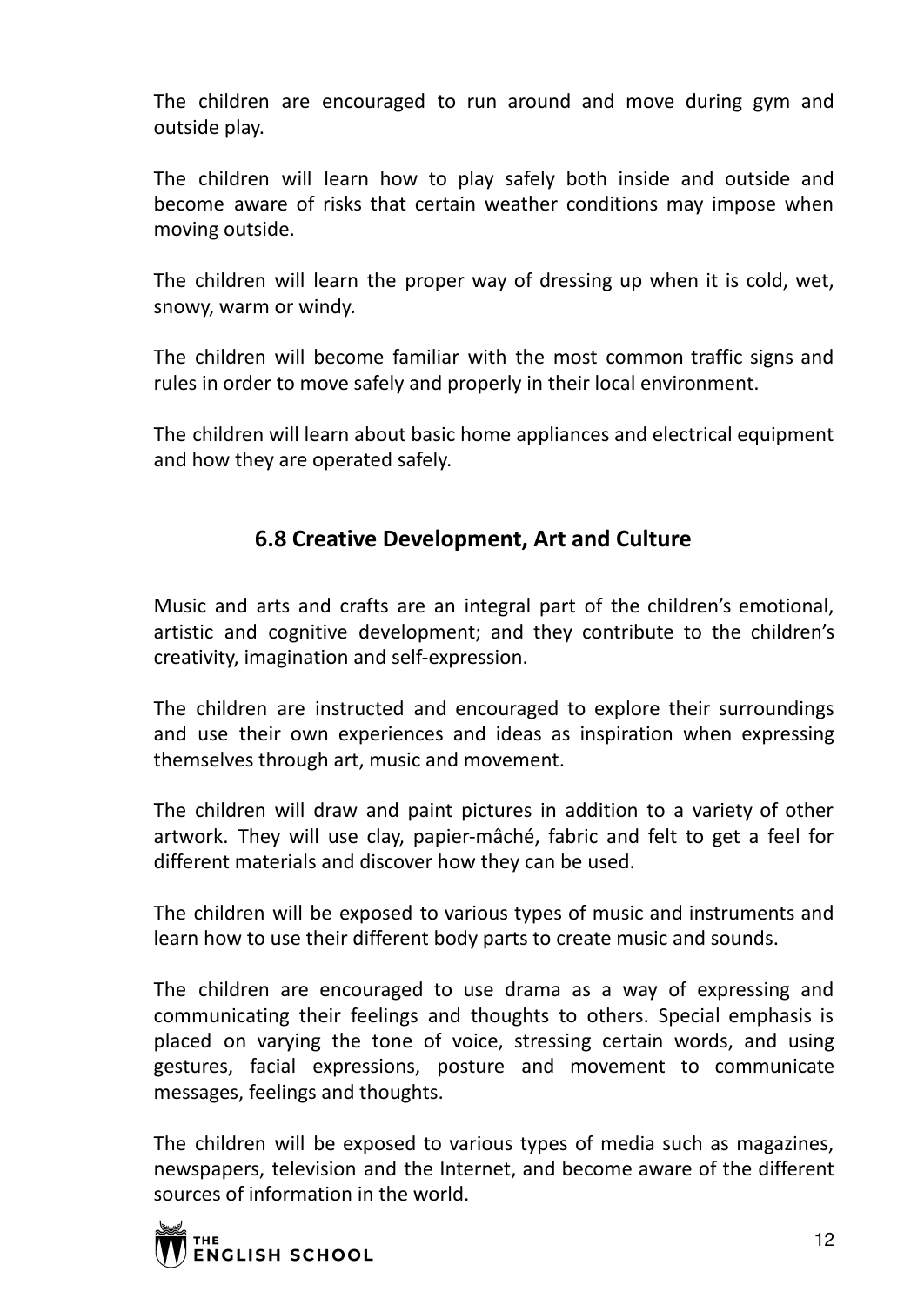The children's understanding of their own cultural heritage and cultural identity as well as the appreciation of cultural diversity will be supported.

## **7. LEARNING ENVIRONMENT IN PRESCHOOL 2**

There are certain fundamental principles and characteristics that shape a child-centred learning environment:

- 1. The role of play is significant, and the children are encouraged to play different types of games, use their imagination, adopt various roles and discover something new about themselves and others through play.
- 2. The children's emotional, physiological, psychological and social needs are met through open communication, social activities, independent activities and challengeing tasks.
- 3. The children feel safe and secure, cared for and assured that their teachers do their best to help, guide and support them.
- 4. The physical learning environment is aesthetically appealing, spacious, safe and inspiring. It offers plenty of activities and also supports the children's language development and phonetic awareness.
- 5. The children's own activity, participation and initiative are emphasized; the children's own views, ideas, conceptions and questions are used as the starting point for conversations, examinations and observations.

## **8. Daily Schedule**

8:00 Park Circle/Mini Lesson Centres LUNCH Second Mini Lesson Play Time Story Time 12:00 End of the Day

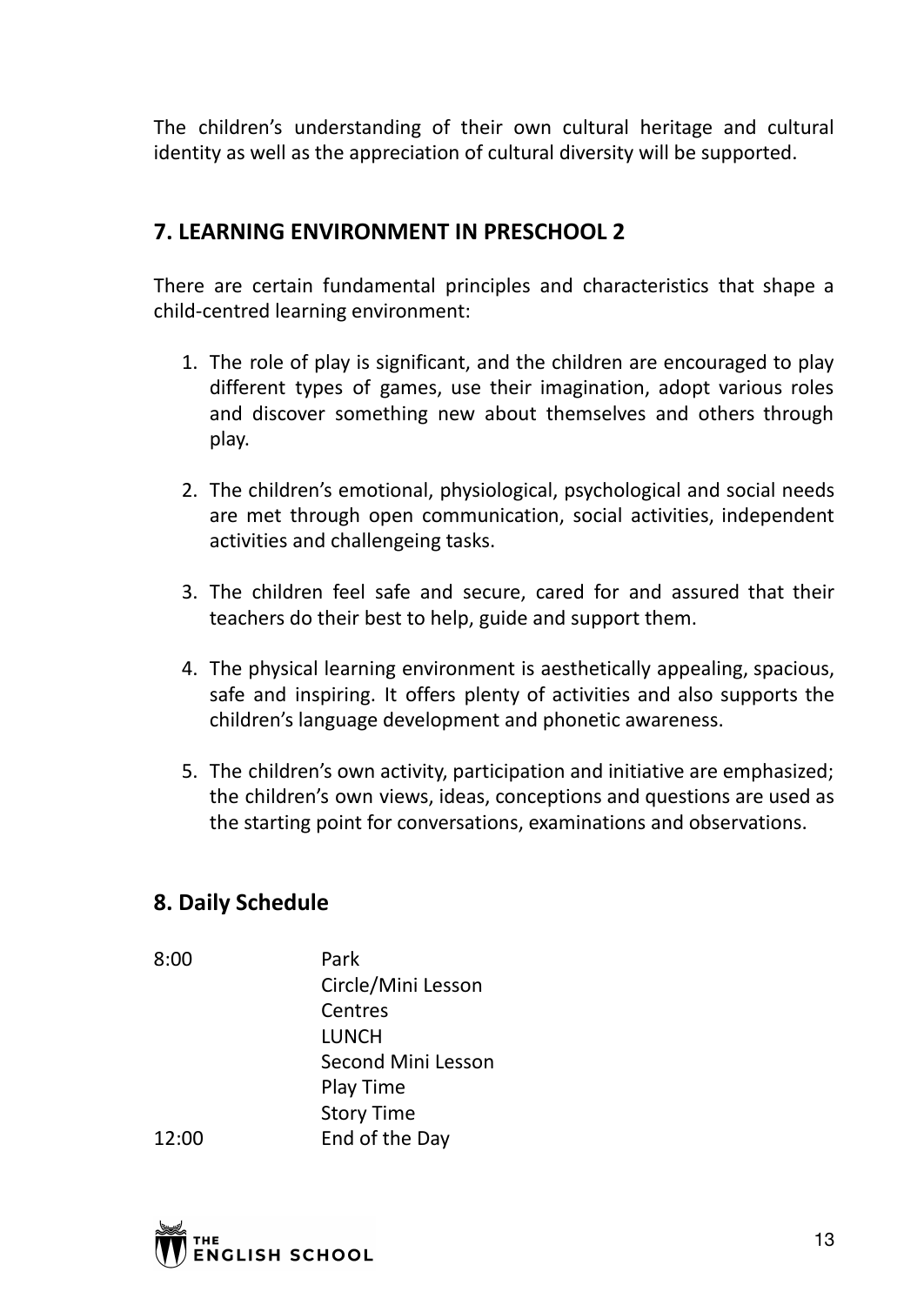# **9. PARENT-TEACHER COLLABORATION**

Cooperation between the parents and teachers is extensive and frequent. The parents are considered as partners who work with the teachers in order to give their child the best education possible.

Parent-Teacher conferences are held twice a year, once in the fall term and once in the spring. If the parents or teachers think there is a need for additional discussions, however, these can be arranged anytime.

Teachers communicate mainly by Wilma but in urgent matters by phone. Text messages are a better way to notify us of absences during the times we are with the children.

# **10. ABSENCE POLICY**

Preschool follows the same holidays as the rest of the school. Regular attendance is also expected, and the parents are requested to inform the teachers if and when their child is unable to attend school.

All absences must be applied for through Wilma. Class teachers will automatically receive absence applications for three days or less. Longer ones go to the principal. The teachers will send home any work that is missed.

Family holidays and trips cannot always be timed according to the school holidays. A holiday planned for another time needs to be discussed with the teacher well in advance. The principal also has the right to decline the absence request if they think that granting it would have a negative impact on the child's learning and schoolwork.

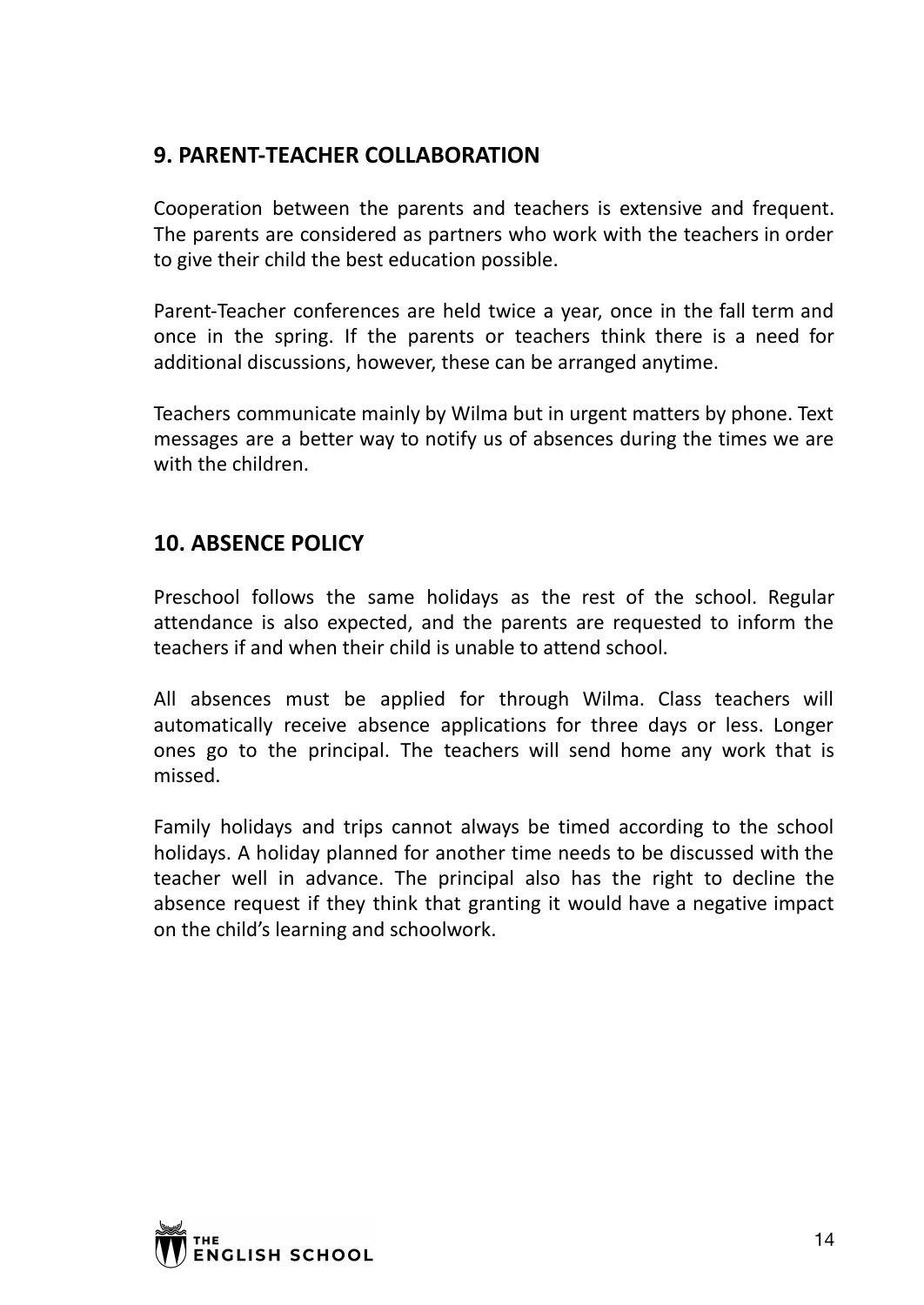## **11. ASSESSMENT**

The assessment in preschool is based on how well the general objectives and potential child-specific objectives are reached. Our assessment is an ongoing process; it happens during the interaction between the teacher and the child when the child is in action and as the child's learning progresses.

The teachers monitor the child's development and progress in all of our learning areas, and feedback is given to the parents and to the child, himself, regularly.

The teacher promotes and supports the child's ability and readiness for self-assessment, which helps the child build his self-image and perception of himself as a learner.

The assessment emphasizes the overall learning process and the child's progress, rather than the results or how well specific objectives have been reached.

In January every child undergoes an assessment of their English abilities. This is to ensure that they are ready for continuing in the bilingual educational atmosphere of our school. Prior to the assessment, it is the teachers' responsibility to alert parents if a child isn't progressing as much as necessary. If that is the case, then collaboration between school and home will be coordinated.

At the end of the school year, the children will receive a personal certificate and a progress report.

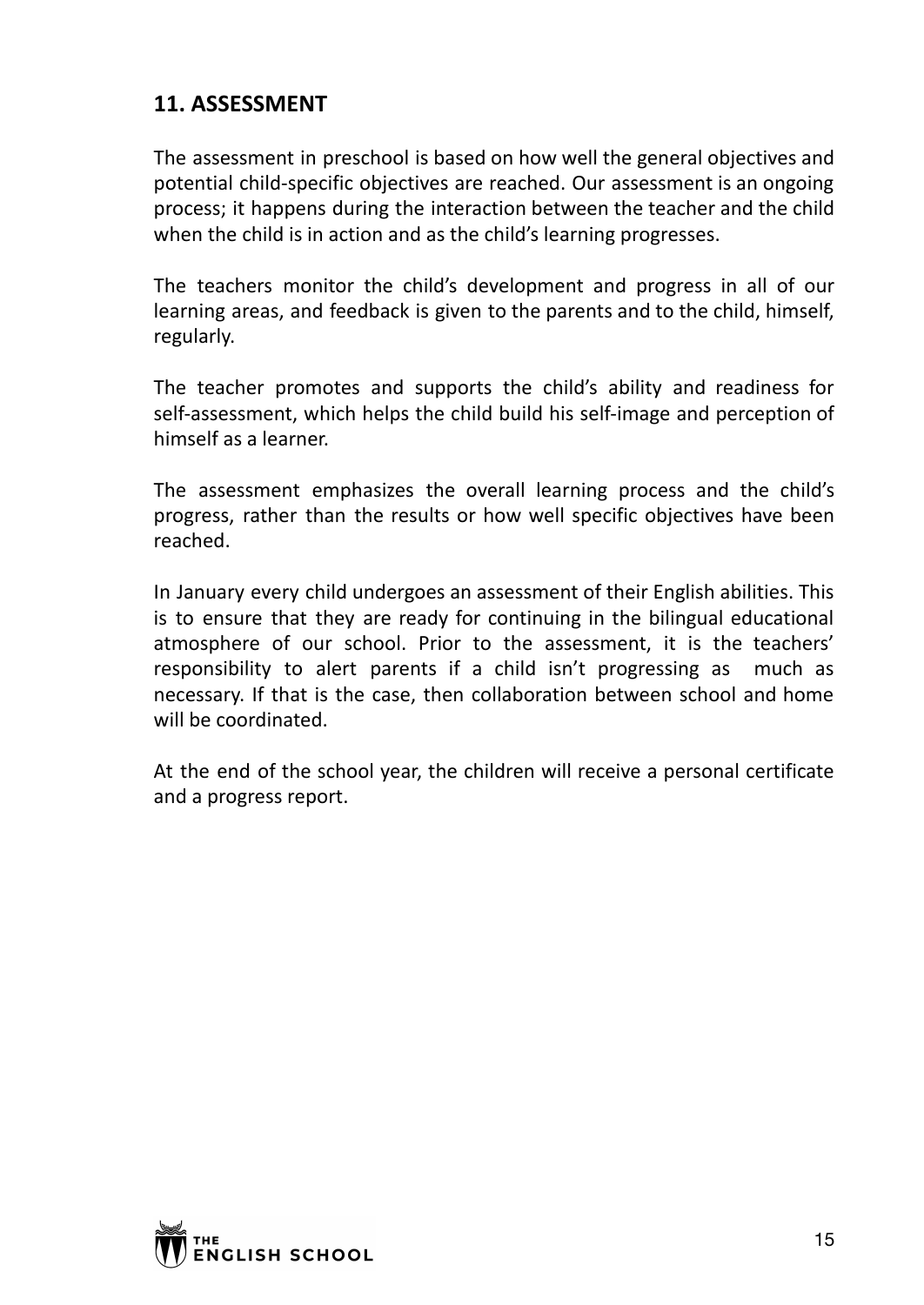# **12. RULES OF THE ENGLISH SCHOOL**

The goal of the English School is to offer an environment that supports a genuine growth of a student as a human being. The essential elements of this environment are a mutual respect that, instead of mere toleration means true valuing, belief, responsibility and good will towards others. A commitment to truth, justice, self-discipline, high work ethics, persistence and willingness to serve are values that correspond with the principles of the school and are in accordance with the development of a student's spiritual, moral, intellectual, aesthetic, social and physical assets. Parents are seen as the primary agents in the nurturing of a student. They have an essential role in the up-bringing of a student and without their support and co-operation the goals of the school can not be fully achieved.(Curriculum of the English School, 1.1 Values)

These rules have been set to promote the values of the curriculum.

- 1. Adhere to the school work days. Your presence is required on all school days (including Sports Day, class trips and other special days).
- 2. After each absence it is the duty of the student to contact each teacher to negotiate how missed work and tests are to be carried out.
- 3. Be in class on time. Be polite and tell the reason why you are late to the teacher.
- 4. Give others a chance to work in peace. Move quietly inside the school, do not disturb the classes in session.
- 5. During a school day you will only need equipment for studying. Mobile phones are switched to silent or shut down and out of sight for the whole day. Avoid bringing money to school if it is not needed.
- 6. The school is a student's place of work, where appropriate dress is expected. All students must have indoor shoes. For school celebrations and other festive occasions students must dress accordingly.
- 7. Enter the school yard at the earliest 15 minutes before the first lesson.
- 8. Recesses are spent in the school yard. Skate boards, other such equipment and all electronic gadgets are not to be used during the school